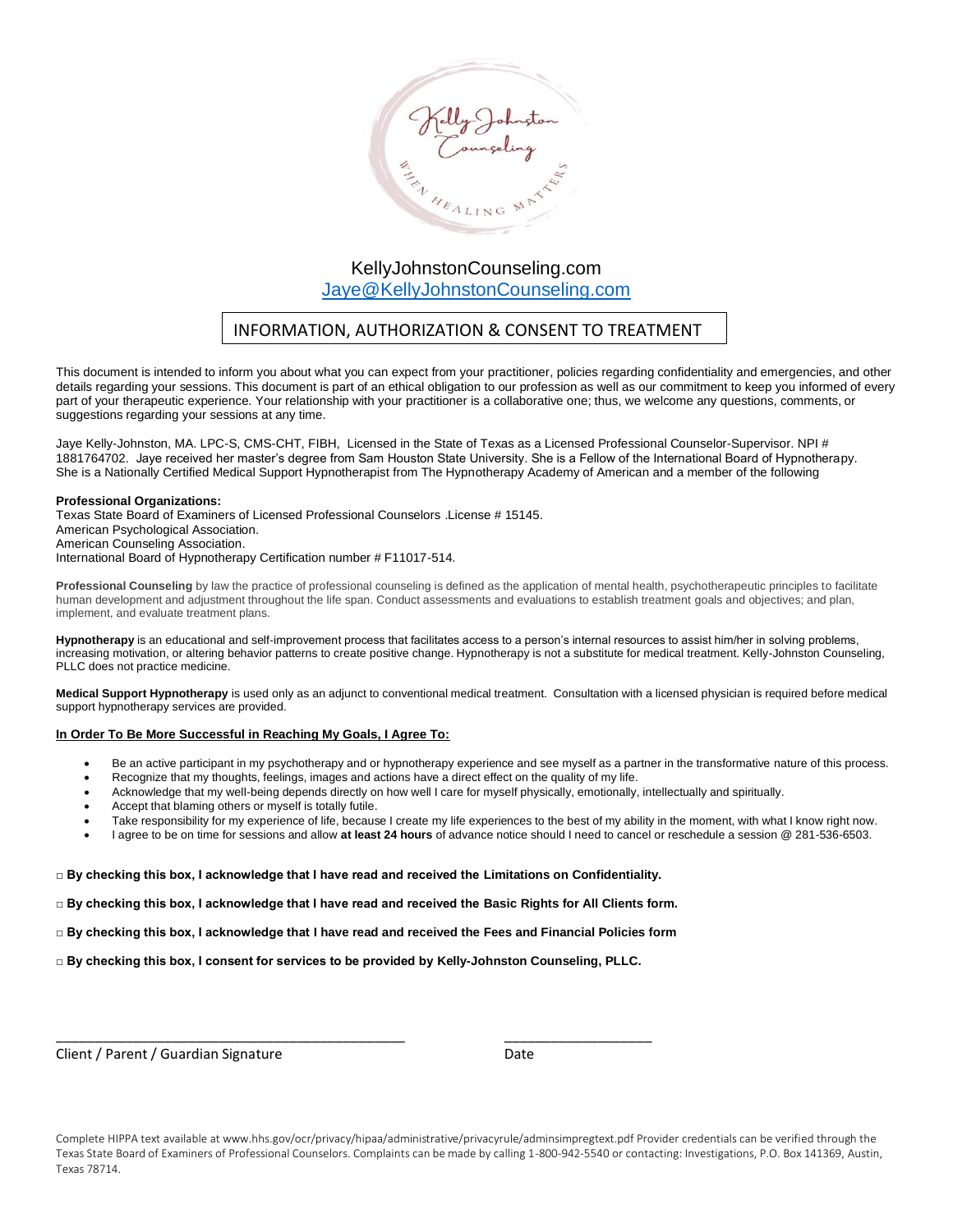

Client Information Sheet

| $\small \textsf{Email:} \begin{tabular}{ll} \textbf{\textit{L}}\\ \textbf{\textit{L}}\\ \textbf{\textit{L}}\\ \textbf{\textit{L}}\\ \textbf{\textit{L}}\\ \textbf{\textit{L}}\\ \textbf{\textit{L}}\\ \textbf{\textit{L}}\\ \textbf{\textit{L}}\\ \textbf{\textit{L}}\\ \textbf{\textit{L}}\\ \textbf{\textit{L}}\\ \textbf{\textit{L}}\\ \textbf{\textit{L}}\\ \textbf{\textit{L}}\\ \textbf{\textit{L}}\\ \textbf{\textit{L}}\\ \textbf{\textit{L}}\\ \textbf{\textit{L}}\\ \textbf{\textit{L}}\\ \textbf$ |           |
|--------------------------------------------------------------------------------------------------------------------------------------------------------------------------------------------------------------------------------------------------------------------------------------------------------------------------------------------------------------------------------------------------------------------------------------------------------------------------------------------------------------|-----------|
|                                                                                                                                                                                                                                                                                                                                                                                                                                                                                                              |           |
| Marital Status: Minor Single Married Divorce Separated Widowed                                                                                                                                                                                                                                                                                                                                                                                                                                               |           |
|                                                                                                                                                                                                                                                                                                                                                                                                                                                                                                              | $\Box$ No |
|                                                                                                                                                                                                                                                                                                                                                                                                                                                                                                              |           |
| Phone: __________________________                                                                                                                                                                                                                                                                                                                                                                                                                                                                            |           |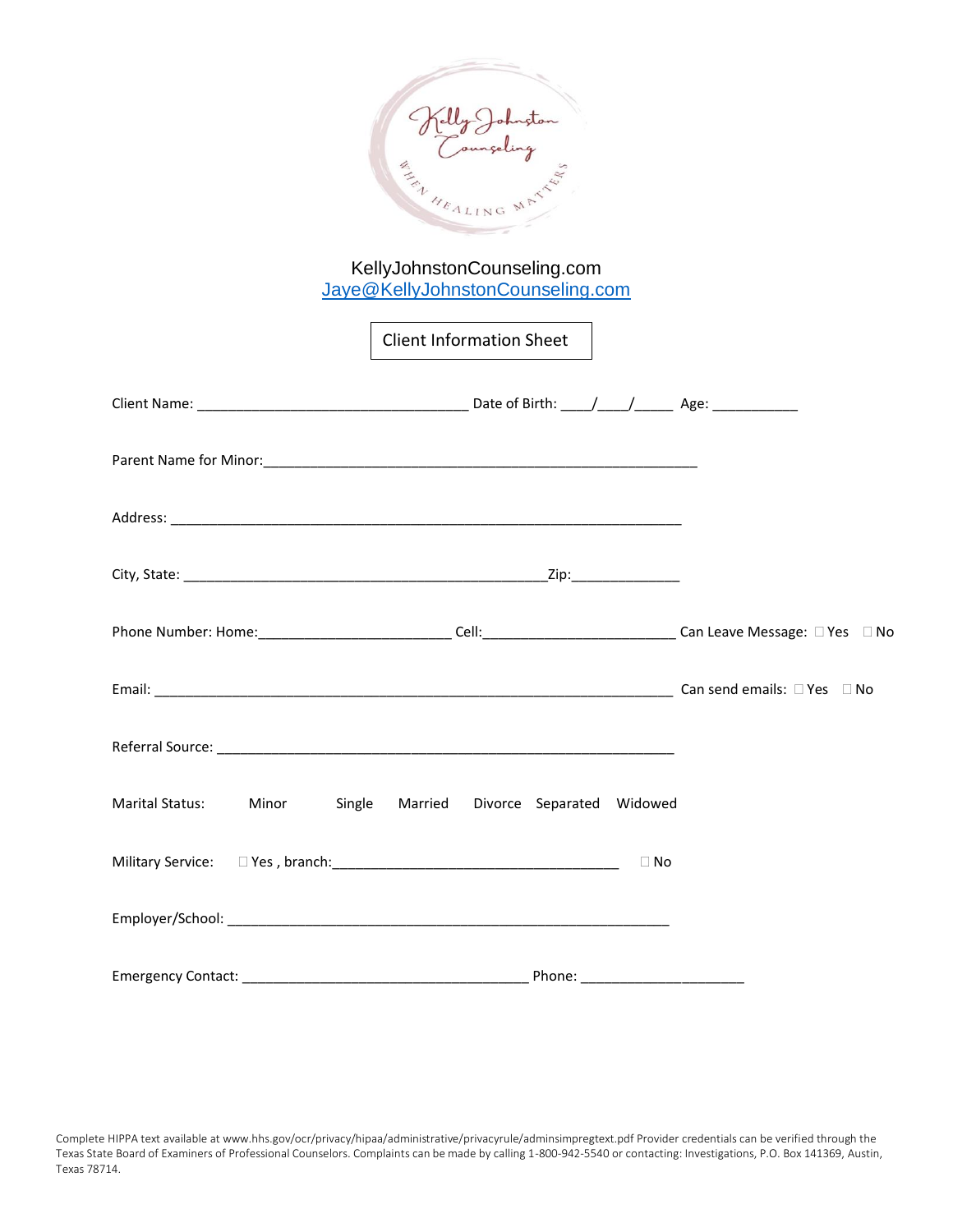

Mental and Medical Health History page 1

#### Counseling / Hypnotherapy History

| In the past, have you received inpatient or outpatient mental health treatment | Yes | No. |
|--------------------------------------------------------------------------------|-----|-----|
| In the past, have you ever experienced a traumatic head injury?                | Yes | No. |
| In the past, have you received individual or group hypnotherapy sessions?      | Yes | No. |
| In the past, have you ever been treated for drug and alcohol abuse/dependence  | Yes | No. |

\_\_\_\_\_\_\_\_\_\_\_\_\_\_\_\_\_\_\_\_\_\_\_\_\_\_\_\_\_\_\_\_\_\_\_\_\_\_\_\_\_\_\_\_\_\_\_\_\_\_\_\_\_\_\_\_\_\_\_\_\_\_\_\_\_\_\_\_\_\_\_\_\_\_\_\_\_\_\_\_\_\_\_\_\_\_\_\_\_\_\_\_\_\_\_\_\_

\_\_\_\_\_\_\_\_\_\_\_\_\_\_\_\_\_\_\_\_\_\_\_\_\_\_\_\_\_\_\_\_\_\_\_\_\_\_\_\_\_\_\_\_\_\_\_\_\_\_\_\_\_\_\_\_\_\_\_\_\_\_\_\_\_\_\_\_\_\_\_\_\_\_\_\_\_\_\_\_\_\_\_\_\_\_\_\_\_\_\_\_\_\_\_\_\_

\_\_\_\_\_\_\_\_\_\_\_\_\_\_\_\_\_\_\_\_\_\_\_\_\_\_\_\_\_\_\_\_\_\_\_\_\_\_\_\_\_\_\_\_\_\_\_\_\_\_\_\_\_\_\_\_\_\_\_\_\_\_\_\_\_\_\_\_\_\_\_\_\_\_\_\_\_\_\_\_\_\_\_\_\_\_\_\_\_\_\_\_\_\_\_\_\_

\_\_\_\_\_\_\_\_\_\_\_\_\_\_\_\_\_\_\_\_\_\_\_\_\_\_\_\_\_\_\_\_\_\_\_\_\_\_\_\_\_\_\_\_\_\_\_\_\_\_\_\_\_\_\_\_\_\_\_\_\_\_\_\_\_\_\_\_\_\_\_\_\_\_\_\_\_\_\_\_\_\_\_\_\_\_\_\_\_\_\_\_\_\_\_\_\_

\_\_\_\_\_\_\_\_\_\_\_\_\_\_\_\_\_\_\_\_\_\_\_\_\_\_\_\_\_\_\_\_\_\_\_\_\_\_\_\_\_\_\_\_\_\_\_\_\_\_\_\_\_\_\_\_\_\_\_\_\_\_\_\_\_\_\_\_\_\_\_\_\_\_\_\_\_\_\_\_\_\_\_\_\_\_\_\_\_\_\_\_\_\_\_\_\_

\_\_\_\_\_\_\_\_\_\_\_\_\_\_\_\_\_\_\_\_\_\_\_\_\_\_\_\_\_\_\_\_\_\_\_\_\_\_\_\_\_\_\_\_\_\_\_\_\_\_\_\_\_\_\_\_\_\_\_\_\_\_\_\_\_\_\_\_\_\_\_\_\_\_\_\_\_\_\_\_\_\_\_\_\_\_\_\_\_\_\_\_\_\_\_\_\_

\_\_\_\_\_\_\_\_\_\_\_\_\_\_\_\_\_\_\_\_\_\_\_\_\_\_\_\_\_\_\_\_\_\_\_\_\_\_\_\_\_\_\_\_\_\_\_\_\_\_\_\_\_\_\_\_\_\_\_\_\_\_\_\_\_\_\_\_\_\_\_\_\_\_\_\_\_\_\_\_\_\_\_\_\_\_\_\_\_\_\_\_\_\_\_\_\_

\_\_\_\_\_\_\_\_\_\_\_\_\_\_\_\_\_\_\_\_\_\_\_\_\_\_\_\_\_\_\_\_\_\_\_\_\_\_\_\_\_\_\_\_\_\_\_\_\_\_\_\_\_\_\_\_\_\_\_\_\_\_\_\_\_\_\_\_\_\_\_\_\_\_\_\_\_\_\_\_\_\_\_\_\_\_\_\_\_\_\_\_\_\_\_\_\_

\_\_\_\_\_\_\_\_\_\_\_\_\_\_\_\_\_\_\_\_\_\_\_\_\_\_\_\_\_\_\_\_\_\_\_\_\_\_\_\_\_\_\_\_\_\_\_\_\_\_\_\_\_\_\_\_\_\_\_\_\_\_\_\_\_\_\_\_\_\_\_\_\_\_\_\_\_\_\_\_\_\_\_\_\_\_\_\_\_\_\_\_\_\_\_\_\_

\_\_\_\_\_\_\_\_\_\_\_\_\_\_\_\_\_\_\_\_\_\_\_\_\_\_\_\_\_\_\_\_\_\_\_\_\_\_\_\_\_\_\_\_\_\_\_\_\_\_\_\_\_\_\_\_\_\_\_\_\_\_\_\_\_\_\_\_\_\_\_\_\_\_\_\_\_\_\_\_\_\_\_\_\_\_\_\_\_\_\_\_\_\_\_\_\_

#### **If you answered yes to any of the previous questions, please explain:**

What brought you to schedule services at this time?

What Other Information Would You Like to Share That You Believe Would Be Helpful

What are you expecting from sessions?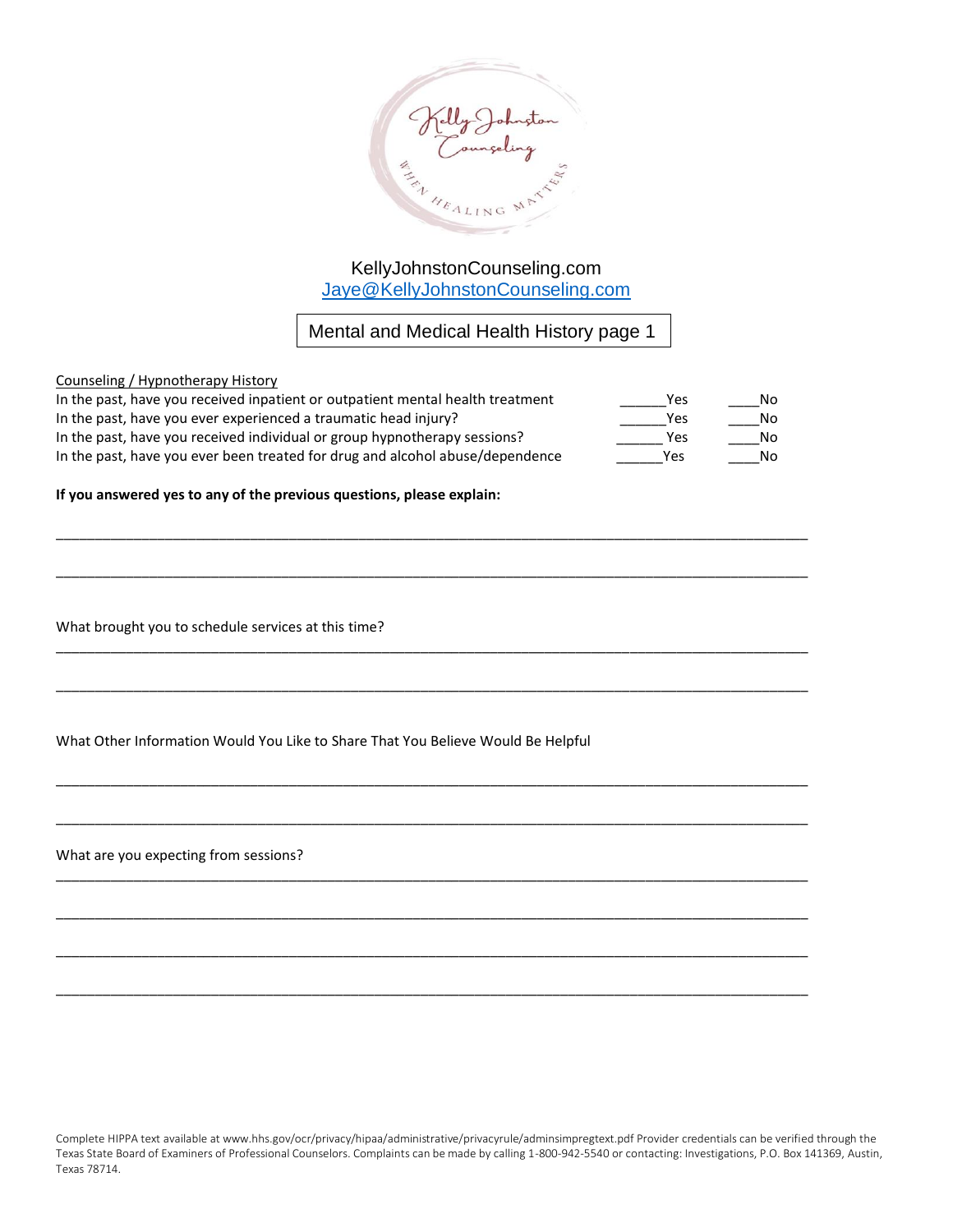

Mental and Medical Health History page 2

Date of your most recent physical examination: \_\_\_\_\_\_\_\_\_\_\_\_\_\_\_\_\_\_\_\_\_\_\_\_\_\_\_\_\_\_\_\_\_

Please list all current mediations and dosages:

| <b>Current Medications</b> | Dosage (mg) | Frequency | Physician's Name |
|----------------------------|-------------|-----------|------------------|
|                            |             |           |                  |
|                            |             |           |                  |
|                            |             |           |                  |
|                            |             |           |                  |
|                            |             |           |                  |
|                            |             |           |                  |
|                            |             |           |                  |
|                            |             |           |                  |
|                            |             |           |                  |
|                            |             |           |                  |
|                            |             |           |                  |
|                            |             |           |                  |
|                            |             |           |                  |
|                            |             |           |                  |
|                            |             |           |                  |

Please list all current or past physical health problems:

| Current | Past: |
|---------|-------|
|         |       |
|         |       |
|         |       |
|         |       |
|         |       |
|         |       |
|         |       |
|         |       |
|         |       |
|         |       |
|         |       |
|         |       |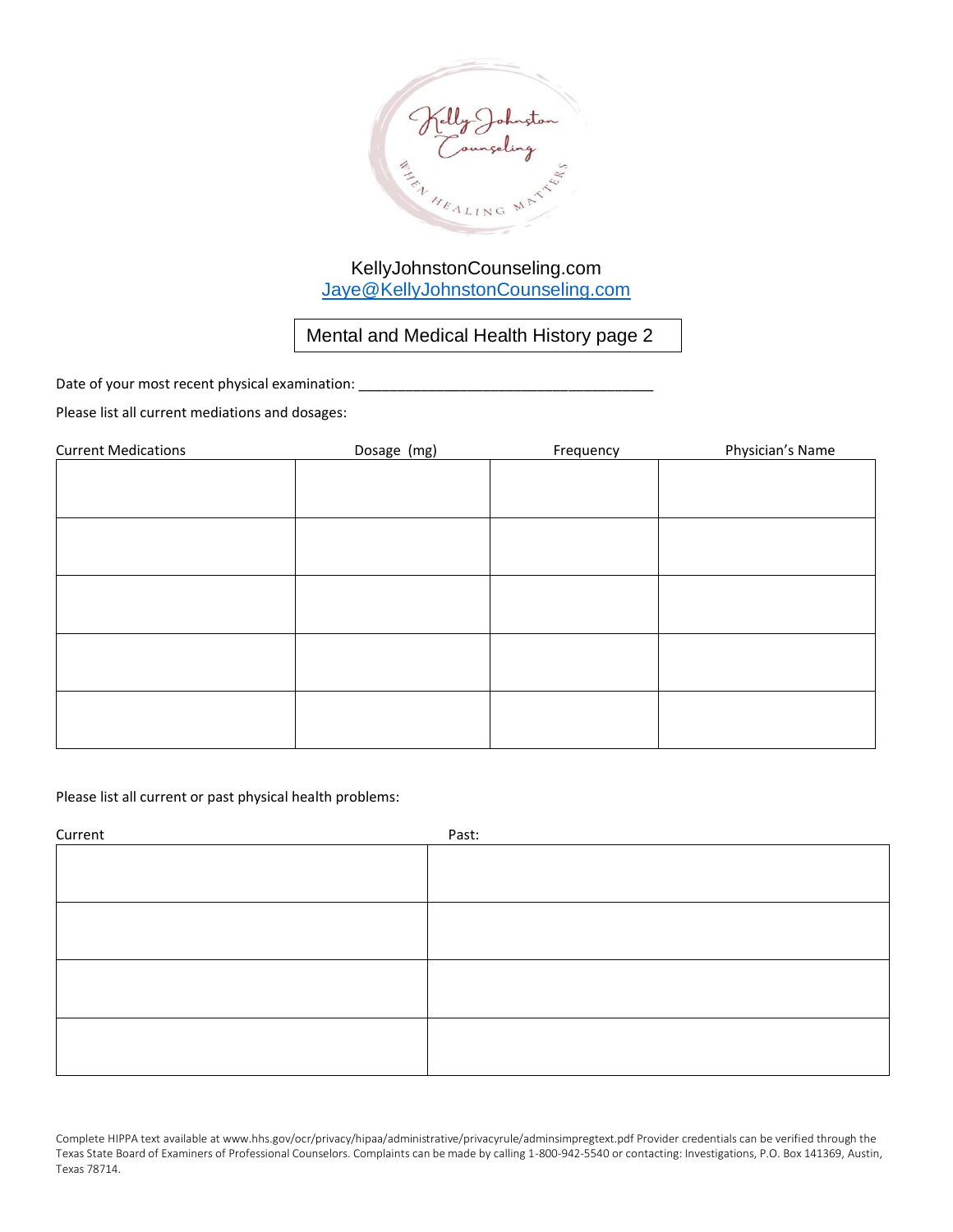

## Mental and Medical Health History page 3

#### Life Events: Please check any and all life events that you have experienced over the last 12 months:

| $\Box$ Death of a spouse         | $\Box$ Family member ill             | $\Box$ Foreclosed on mortgage       | $\Box$ Change of work hours  |
|----------------------------------|--------------------------------------|-------------------------------------|------------------------------|
| Divorce                          | $\Box$ Pregnancy of<br>self/partner  | New work<br>responsibilities        | $\sqcap$ New residence       |
| Marital separation               | Sexual difficulties                  | $\Box$ Child leaving home           | $\Box$ Change of school      |
| $\Box$ Death of a close relative | $\Box$ New addition to the<br>family | $\Box$ Trouble with in-laws         | Recreational change          |
| $\Box$ Personal injury or        | $\Box$ Change in finances            | Partner begins/stops                | $\Box$ Church activity       |
| illness                          |                                      | work                                | changed                      |
| New marriage                     | $\Box$ Death of a close friend       | Began/Finished school               | Social activities<br>changed |
| $\Box$ Fired from work           | $\Box$ New job                       | $\Box$ Living conditions            | $\Box$ Change in sleep       |
|                                  |                                      | changed                             | patterns                     |
| Marital Problems                 | $\Box$ Arguing with spouse           | $\Box$ Change of personal<br>habits | Change in eating<br>habits   |

## **Presenting Symptoms**

## Please check any symptoms you have experienced over the last two weeks:

|                                                            | <b>None</b> | Mild | Moderate | <b>Severe</b> |                           | <b>None</b> | Mild | Moderate | <b>Severe</b> |
|------------------------------------------------------------|-------------|------|----------|---------------|---------------------------|-------------|------|----------|---------------|
| Suicidal Thoughts                                          |             |      |          |               | <b>Homicidal Thoughts</b> |             |      |          |               |
| <b>Hallucinations</b>                                      |             |      |          |               | <b>Delusions</b>          |             |      |          |               |
| Feelings of Hopelessness                                   |             |      |          |               | <b>Obsessive Thoughts</b> |             |      |          |               |
| Feelings of Worthlessness                                  |             |      |          |               | <b>Extreme Fears</b>      |             |      |          |               |
| <b>Difficulty Concentrating</b>                            |             |      |          |               | Hyperactivity             |             |      |          |               |
| Lost Interest in Activities                                |             |      |          |               | <b>Elevated Mood</b>      |             |      |          |               |
| Decreased Energy                                           |             |      |          |               | Racing Thoughts           |             |      |          |               |
| Social Isolation                                           |             |      |          |               | <b>Feelings of Guilt</b>  |             |      |          |               |
| Sexual Dysfunction                                         |             |      |          |               | <b>Feeling Distracted</b> |             |      |          |               |
| Change in Sleep Pattern                                    |             |      |          |               | <b>Anxious Thoughts</b>   |             |      |          |               |
| On average, how many hours of sleep do you get each night? |             |      |          |               | Hours                     |             |      |          |               |

On average, how much weight have you lost/ gained (circle one) in the past few months? \_\_\_\_\_ lbs.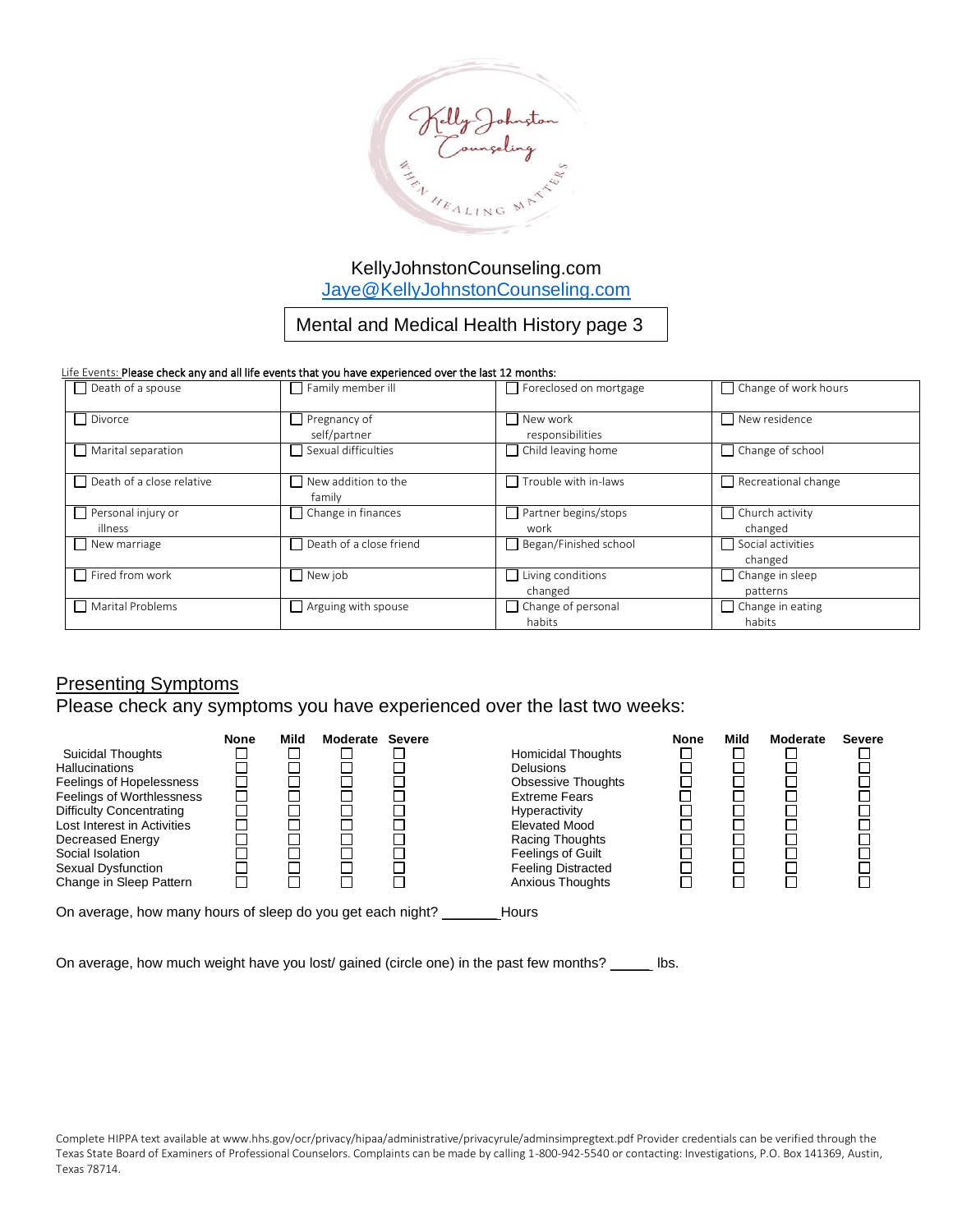

Medical and Mental Health History page 4

### **Family History of Mental Health and/or Substance Use:** (X all that apply)

|                        | Mother | Father | Siblings | Self | Age started | Frequency of usage |
|------------------------|--------|--------|----------|------|-------------|--------------------|
| Alcoholism             |        |        |          |      |             |                    |
| Amphetamines           |        |        |          |      |             |                    |
| Cocaine                |        |        |          |      |             |                    |
| Heroin/Opiates         |        |        |          |      |             |                    |
| Marijuana              |        |        |          |      |             |                    |
| Anxiety                |        |        |          |      |             |                    |
| Depression/ Mood D/O   |        |        |          |      |             |                    |
| <b>Eating Disorder</b> |        |        |          |      |             |                    |
| Schizophrenia          |        |        |          |      |             |                    |
| Suicide Attempt        |        |        |          |      |             |                    |

## Childhood History:

Briefly describe your mother as you remember her in childhood:

Briefly describe your father as you remember him in childhood: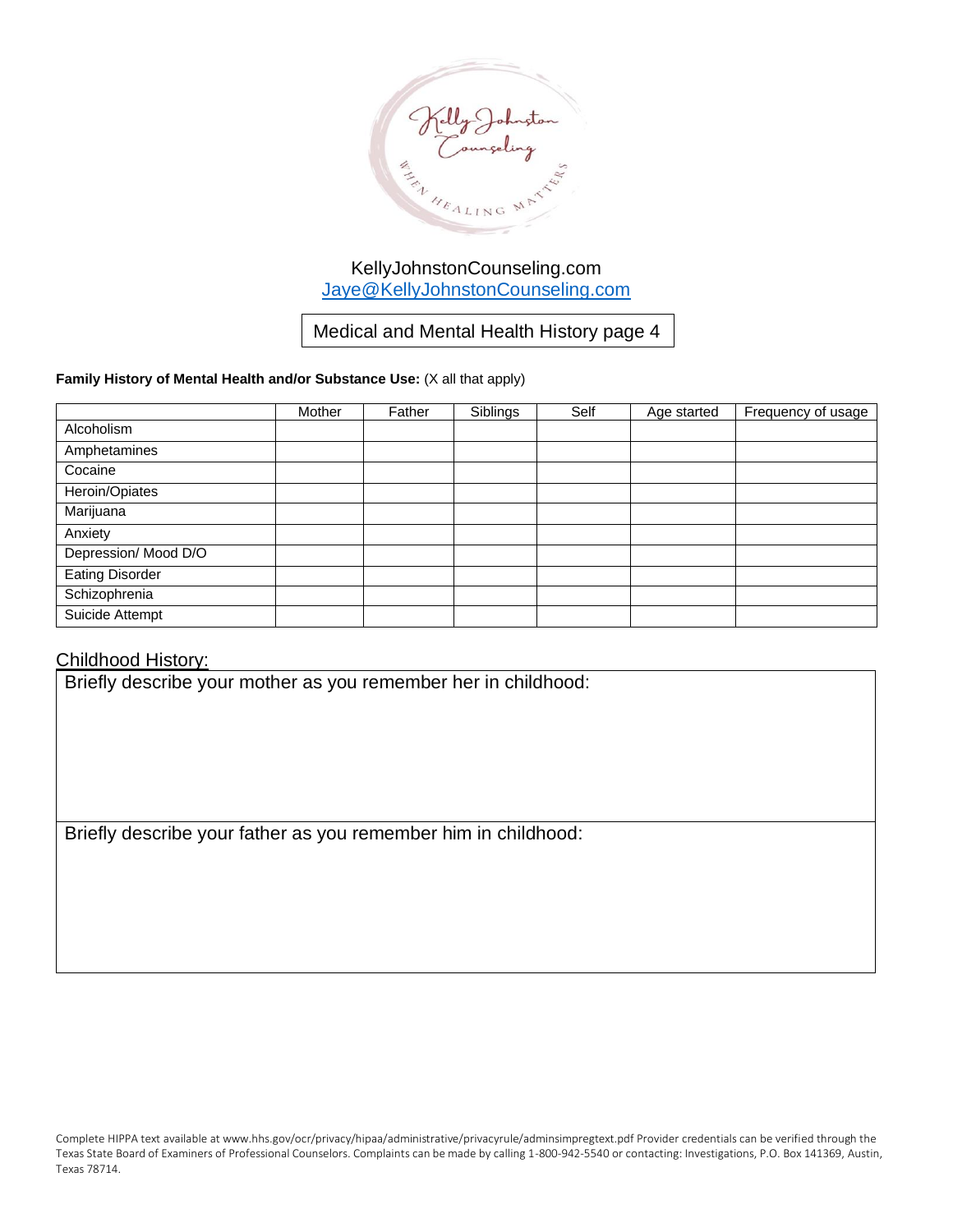

## **Limitations on Confidentiality**

All information regarding evaluation, diagnosis, observations, interactions, and treatment of a client is confidential information that this provider will disclose only to authorized people and agencies. The client and/or parent must provide prior written permission and authorization before any information will be released to another person, agency, or professional organization either verbally or in writing. Confidentiality and privacy of all client information will be maintained to the highest standards of the law and ethical practice.

The following are legally specified and required exceptions to the laws of confidentiality:

- If a counselor learns of child or elder abuse that is currently taking place or has the probability of recurring, he or she is legally required to report that abuse to the appropriate authorities.
- If a client discloses an intention to do something that is likely to harm him/herself or others, the counselor is required to report that intention to authorities.
- If a court order/subpoena, or other legal proceeding requires disclosure all records may be released.

\_\_\_\_\_\_\_\_\_\_\_\_\_\_\_\_\_\_\_\_\_\_\_\_\_\_\_\_\_\_\_\_\_\_\_\_\_\_\_\_\_\_\_\_\_\_\_\_ \_\_\_\_\_\_\_\_\_\_\_\_\_\_\_\_\_\_\_

• If the client enters into litigation against the therapist.

The Health Insurance Portability and Accountability Act of 1996 (HIPAA) privacy regulations implemented standards for how information that identifies a patient can be used and disclosed. (Title 45, Code of Federal Regulations (CFR), Parts 160 and 164) The regulations apply to "covered entities" including health-care plans, health-care clearinghouses, and health-care providers. These privacy standards went into effect on April 14, 2003.

In regards to the Health Insurance Portability and Accountability Act (HIPAA) of 1996, I have been made aware of how my medical information may be used and disclosed and how I can get access to this information.

### **I understand confidentiality and its limitations.**

Client / Parent / Guardian Signature Date Date Date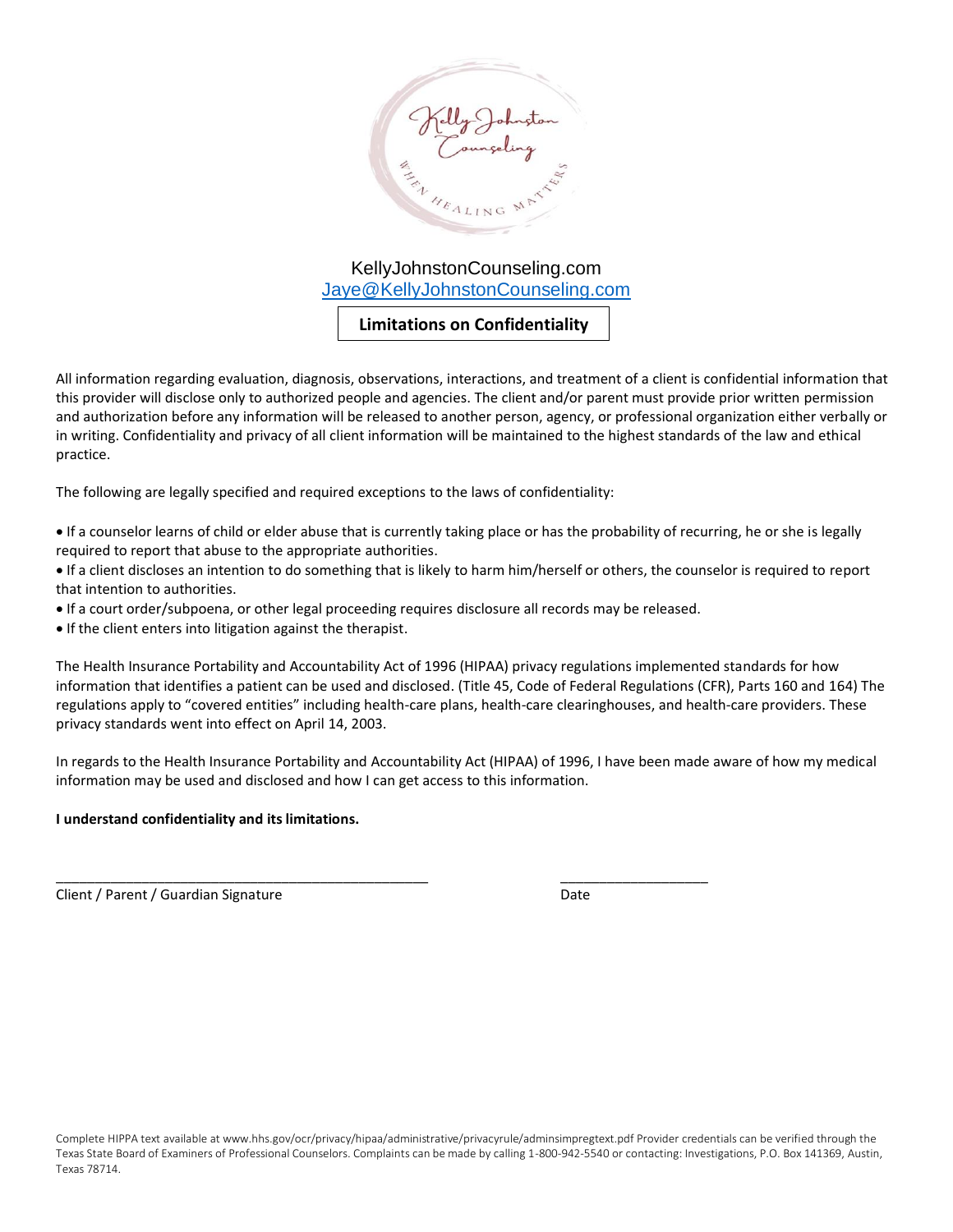

## **Basic Rights for All Clients**

- You have the right to impartial access to treatment regardless of race, religion, gender, age, ethnicity, or disability.
- You have the right to considerate and respectful treatment and recognition of your personal dignity.
- You have the right to a written statement of your rights.
- You have the right to be informed of your rights in a language you understand.
- You have the right to adequate, appropriate, and compassionate services regardless of financial ability.
- You have the right to services provided in the least restrictive environment possible.
- You have the right to participate in all treatment decisions
- You have the right to obtain information about treatment recommendations and alternatives.
- You have the right to obtain information about your condition and prognosis from your clinician.
- You have the right to a periodic review and update of your treatment plan.
- You have the right to be involved in referral or termination of treatment.
- You may terminate services at any time unless legally prohibited from doing so.
- You have the right to be informed of clinical alternatives available when you leave treatment with specific follow up recommendations distinctively outlined.
- You have the right to report any incidents of abuse or neglect, whether you are a victim or an observer. You will be provided with these contact phone numbers and addresses before the initial session.
- You have the right to expect that all communications and records pertaining to your treatment be treated as confidential, except as otherwise required by law.
- You have the right to be told of any experimental treatment approach recommended for you, and you must give your written consent before any such approach can be used.
- Patients, significant others, and staff have the right to have ethical issues that arise in treatment considered, discussed and dealt with in a clinically appropriate manner.
- You and your family/significant others, have the right to request a review of the practices and procedures for insuring patient's rights and for addressing questions or complaints about your individual treatment plan. 19. You have the right to be told in advance of all estimated charges being made, the cost of services provided, sources of the clinic's reimbursement, and any limitations on length of services known.
- You have the right to withdraw your permission at any time in matters to which you have previously consented.
- You have the right to request the opinion of another clinician or psychiatrist at your own expense.

\_\_\_\_\_\_\_\_\_\_\_\_\_\_\_\_\_\_\_\_\_\_\_\_\_\_\_\_\_\_\_\_\_\_\_\_\_\_\_\_\_\_\_\_\_\_\_\_ \_\_\_\_\_\_\_\_\_\_\_\_\_\_\_\_\_\_\_

I certify that I have received a copy of this document prior to treatment and I was given the opportunity to ask questions regarding my rights as a client. I understand that ethical boundaries exist between therapist and client. Mutual respect is required for a successful therapeutic relationship. Any situation that violates or blurs these boundaries will be discussed and may lead to a termination of the therapeutic relationship. This includes excessive and/or disrespectful use of electronic and telephone communication. As always, feedback is invited and if at any point questions arise regarding professional boundaries, the client holds the right to question this professional relationship.

Client / Parent / Guardian Signature Date

Complete HIPPA text available at www.hhs.gov/ocr/privacy/hipaa/administrative/privacyrule/adminsimpregtext.pdf Provider credentials can be verified through the Texas State Board of Examiners of Professional Counselors. Complaints can be made by calling 1-800-942-5540 or contacting: Investigations, P.O. Box 141369, Austin, Texas 78714.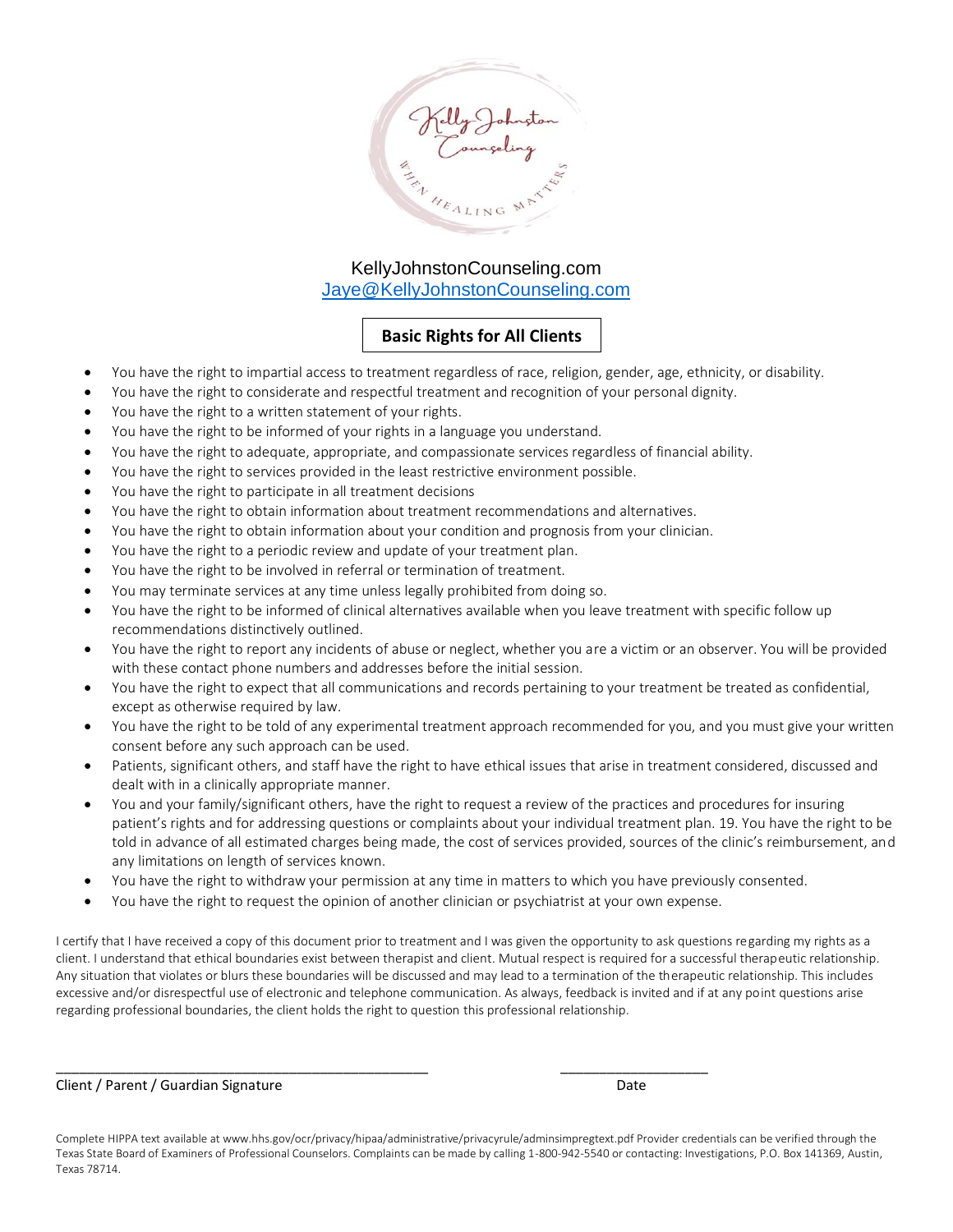

**Social Media Policy** 

Electronic communication and tools have become a fact of modern life. It is important to your confidentiality and privacy to understand how and when your therapist may use or be prohibited from using electronic communication and tools in conjunction with your care.

This document outlines my office policies related to use of Social Media. Please read it to understand how I conduct myself on the Internet as a mental health professional and how you can expect me to respond to interactions that may occur between us on the Internet. Please discuss any questions or concerns you may with your therapist.

#### **Separate Accounts**

Kelly-Johnston Counseling, PLLC holds separate and isolated accounts to be used for the sole purpose of professional matters regarding Jaye Kelly-Johnston's professional services. These accounts are separate from any personal accounts held by Jaye Kelly-Johnston as an individual.

#### **Social Networking Site**

Due to the importance of your confidentiality and the importance of minimizing dual relationships, I do not accept friend requests from current or former clients on any social networking site (Facebook, LinkedIn, etc). the **[American Counseling Association](https://www.counseling.org/)** have specific guidelines in their ethical codes regarding social media and clients; adding clients as friends or contacts on these sites can compromise your confidentiality and our respective privacy. It may also blur the boundaries of our therapeutic relationship.

#### **Following**

I will not follow any client on Twitter, Instagram, blogs, or other apps/websites. If there is content you wish to share from your online life, please bring it into our sessions where we can explore it together**.** If you have questions about this, please bring them up when we meet and we can talk more about it. You are welcome to like my business [Facebook Page,](http://www.facebook.com/eastsidefamilycounseling) or follow the business on [Instagram](https://www.instagram.com/eastsidecouplestherapy/)**,** in order to stay informed about upcoming events.

#### **Email**

Please use email to contact me for administrative reasons only (modifying appointments, billing information, etc.). Please do not email content related to our counseling sessions, unless otherwise discussed. Email communication is not completely secure or confidential. Any emails I receive from you and any responses I send to you become a part of your legal record.

#### **Text Messages**

Text messages are limited to issues regarding appointments. Please do not send text messages regarding anything discussed during sessions. I will not respond to such texting. Any text message I receive from you becomes a part of your record.

#### **Search Engines**

It is **not** a regular part of my practice to search for client information online through search engines such as Google or social media sites such as Facebook. Extremely rare exceptions may be made during times of crisis. If I have a reason to suspect that you are in danger and you have not been in touch with me via our usual means (coming to appointments, phone, or email) there might be an instance in which using a search engine (to find you, find someone close to you, or to check on your recent status updates) becomes necessary as part of ensuring your welfare. These are unusual situations and if I ever resort to such means, I will fully document it and discuss it with you when we next meet.

Client Initials

\_\_\_\_\_\_\_\_\_\_\_\_\_\_\_\_\_\_\_\_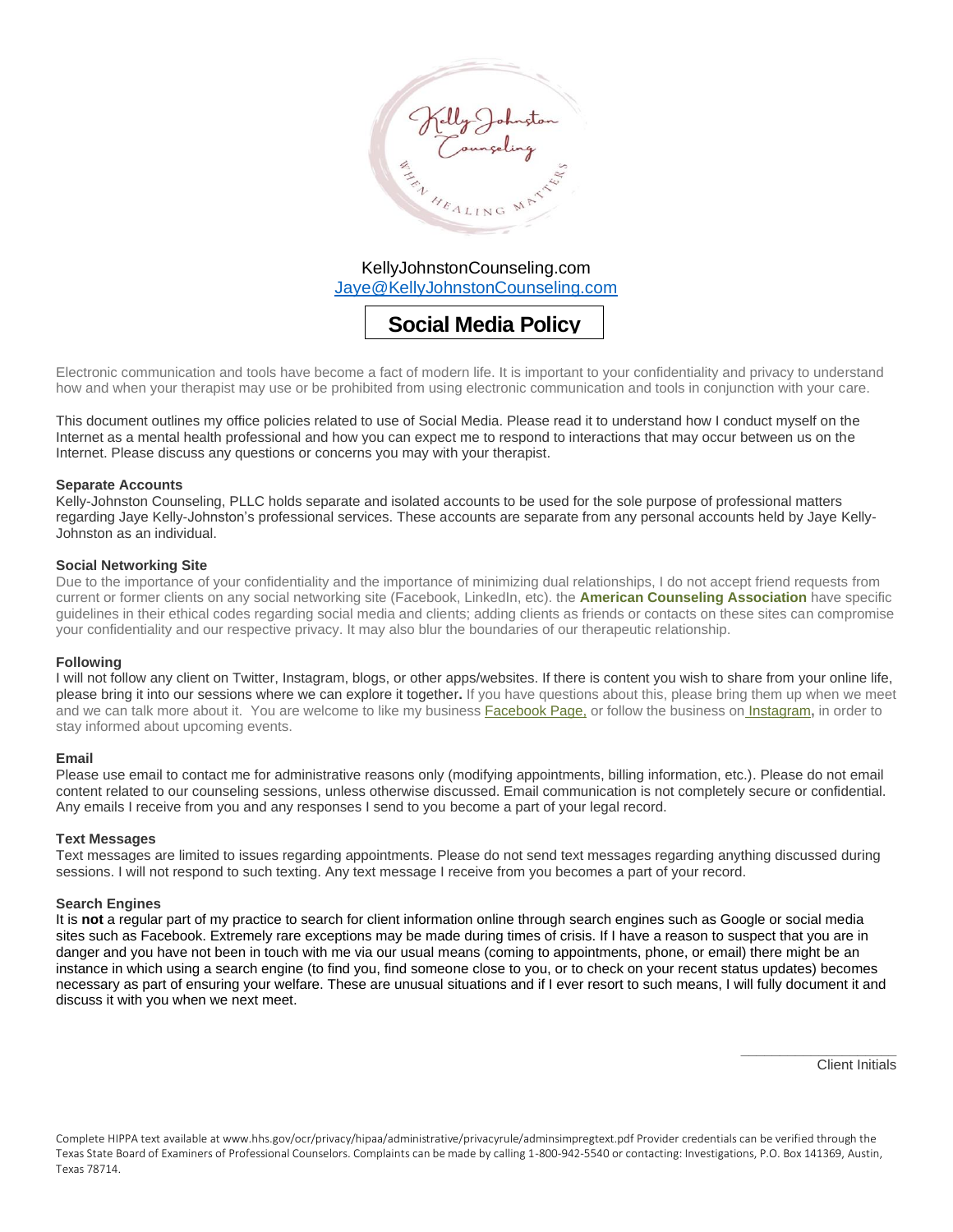

# **Social Media Policy page 2**

### **Location-Based Services**

Please be aware if you use location-based services on your mobile phone you may compromise your privacy while attending session at my office. My office is not a check-in location on various sites such as Foursquare, however it can be found as a Google location. Enabled GPS tracking makes it possible for others to surmise you are a counseling client due to regular check-ins at my office location.

### **Business Review Sites**

You may find Kelly-Johnston Counseling, PLLC on sites such as Yelp, Google, Yahoo Local, Bing, or other places which list businesses. Some of these sites include forums in which users rate their providers and add reviews. Many of these sites comb search engines for business listings and automatically add listings regardless of whether the business has added itself to the site.

You have a right to express yourself on any site you wish. Please note that by posting publicly about your counselor or counselling experience, you may inadvertently expose your private information. We urge you to take your own privacy as seriously as we take the commitment of confidentiality.

The therapeutic alliance is essential to the success of therapy. The relationship is so important in counseling that there must be a good fit. Not every counselor is a good fit for every client. What works for one person in therapy may not work for another. Counseling is a subjective and unique experience.

If you have a concern about a counselor or a session, the best approach would be to discuss that concern in person with the counselor. Discussing reactions with the counselor, whether they are positive or negative can be an important part of therapy. Even if you choose not to return to a counselor, it is important to let the counselor know directly why you felt it was not a good fit. By doing so, you may provide helpful information to the counselor and they may also gain a sense of closure.

Protecting your confidentiality means that our counselors cannot tell people that you are a client. But you are welcome to tell anyone you wish who your counselor is or how you feel about the treatment provided to you, in any forum of your choosing. But, please do not rate or review your counselor's work with you on any of the above-mentioned websites while you are still in treatment. Doing so has a significant potential to damage your ability to work together, and may jeopardize your own privacy.

Thank you for taking the time to review the Kelly-Johnston Counseling, PLLC Social Media Policy. By signing this form you agree to comply with the Social Media Policy (SMP) of Kelly-Johnston Counseling, PLLC.

\_\_\_\_\_\_\_\_\_\_\_\_\_\_\_\_\_\_\_\_\_\_\_\_\_\_\_\_\_\_\_\_\_\_\_\_\_\_\_\_\_\_\_\_\_\_\_\_\_\_\_ \_\_\_\_\_\_\_\_\_\_\_\_\_\_\_

Client/Parent/Guardian Signature **Date** Date Date Date Date Date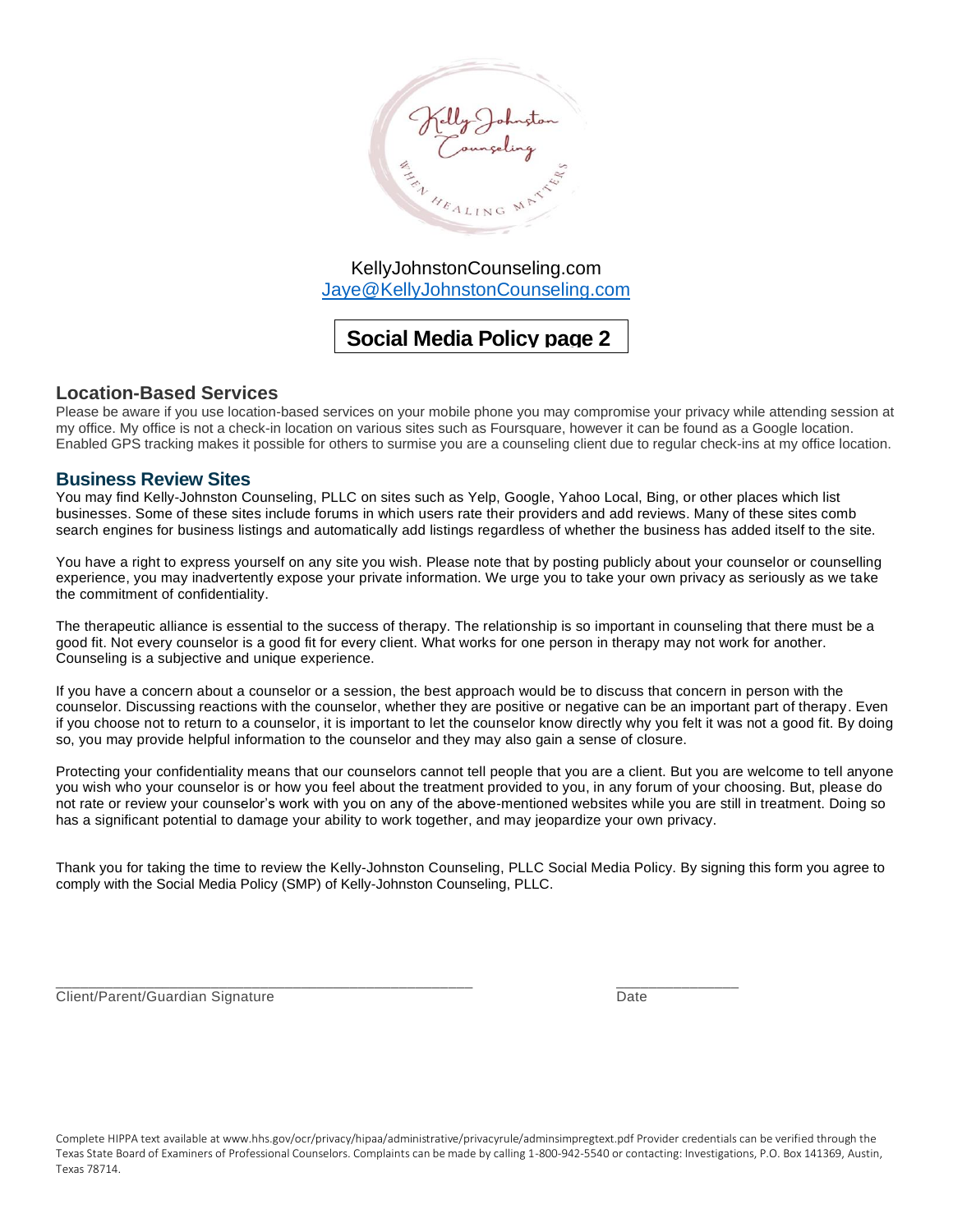

**Audio Recordings**

If we record a basic hypnosis session for you to listen to on your own, it is understood that this recording is for your personal use only. This recording is not for public consumption and should not be copied, shared, distributed, sold, posted online or disseminated in any form.

The audio recording can cause you to become relaxed and even sleepy. It should not be listened to in a vehicle, while operating heavy machinery or during any activity where alertness or attention are required for safety. Instead, listen to it at home in a safe comfortable environment – preferably while lying down. And give yourself plenty of time to return to a state of complete alertness afterward before returning to your normal activities.

There is no promise or guarantee made for specific results or outcomes. However, guided imagery, hypnosis and hypnotherapy can help you explore and resolve issues that may be bothering you. Your motivation and participation contribute greatly to achieving your desired outcome.

I have read and understand the information described above.

\_\_\_\_\_\_\_\_\_\_\_\_\_\_\_\_\_\_\_\_\_\_\_\_\_\_\_\_\_\_\_\_\_\_\_\_\_\_\_\_\_\_\_\_\_\_\_\_\_\_\_ \_\_\_\_\_\_\_\_\_\_\_\_\_\_\_ Client/Parent/Guardian Signature **Date** Date Date Date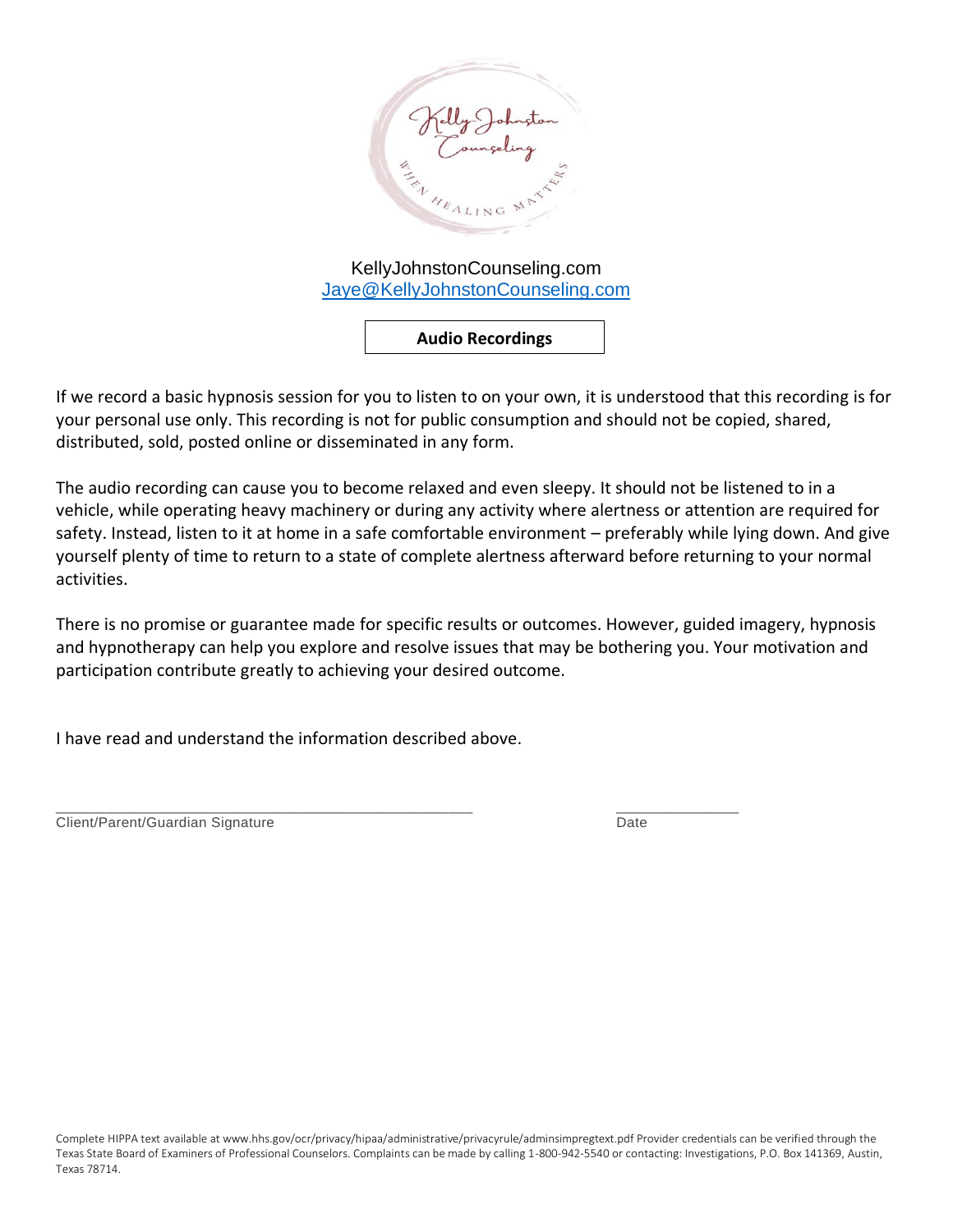

## **Fees & Financial Policies**

We recognize that our services often involve a serious financial investment for most people. We also believe that these services are a crucial investment in more fully becoming the person you were created to be. At Kelly-Johnston Counseling, the first session is aimed at building a relationship with you, clarifying the nature of your struggles, and exploring how we might work together to best meet your needs. All counseling fees are subject to review and/or change.

Initial appointment (60 minutes): \$150 Initial appointment (75 minutes): 225 Subsequent sessions (up to 60 mins): \$150 Subsequent sessions (45-60): \$150. PLRT (up to 90 minutes) \$225

**Psychotherapy Fees Hypnotherapy Fees**

**Sessions start and stop on time**. If you wish to continue talking past your session time, you may incur an additional fee of \$50.00 per 15 minutes.

**Prepaid.** If you wish to purchase multiple sessions in advance, please note that all prepaid sessions must be used within 3 months and that there are no refunds on unused sessions.

**All fees are due at time of service**. A charge of \$75.00 will be charged for any checks that do not clear the bank.

**Cancellations/No Shows**. Since we regard time as a precious gift from God and our sessions with you as a joint commitment to our work; No Shows or appointments cancelled with less than 24 hours notice will be charged 100% of the fee of session. While all consultations are free, there will be a \$50.00 charge for no-shows.

Insurance. Kelly-Johnston Counseling, PLLC does not participate in insurance plans or insurance panels. We believe that remaining outside of this system will help us to safeguard your privacy, enable us to focus more solely on providing the best services we can, and keep our administrative expenses down.

**Self-Pay**. We accept cash, checks, and credit cards at the time of service. All tele-health (video) sessions must be paid in advance of session.

**Altered Mental Status**. Anytime a client arrives for session inebriated (under the influence of any mind altering substance), the client will be asked to leave, as well as charged for the session. It is of great disrespect to yourself as well as the therapist to expect sessions to be conducted under such circumstances.

I consent to receive counseling/hypnotherapy sessions and agree to pay all fees in accordance with the terms set below..

\_\_\_\_\_\_\_\_\_\_\_\_\_\_\_\_\_\_\_\_\_\_\_\_\_\_\_\_\_\_\_\_\_\_\_\_\_\_\_\_\_\_\_\_\_\_ \_\_\_\_\_\_\_\_\_\_\_\_\_\_\_\_\_\_\_

Client / Parent / Guardian Signature Date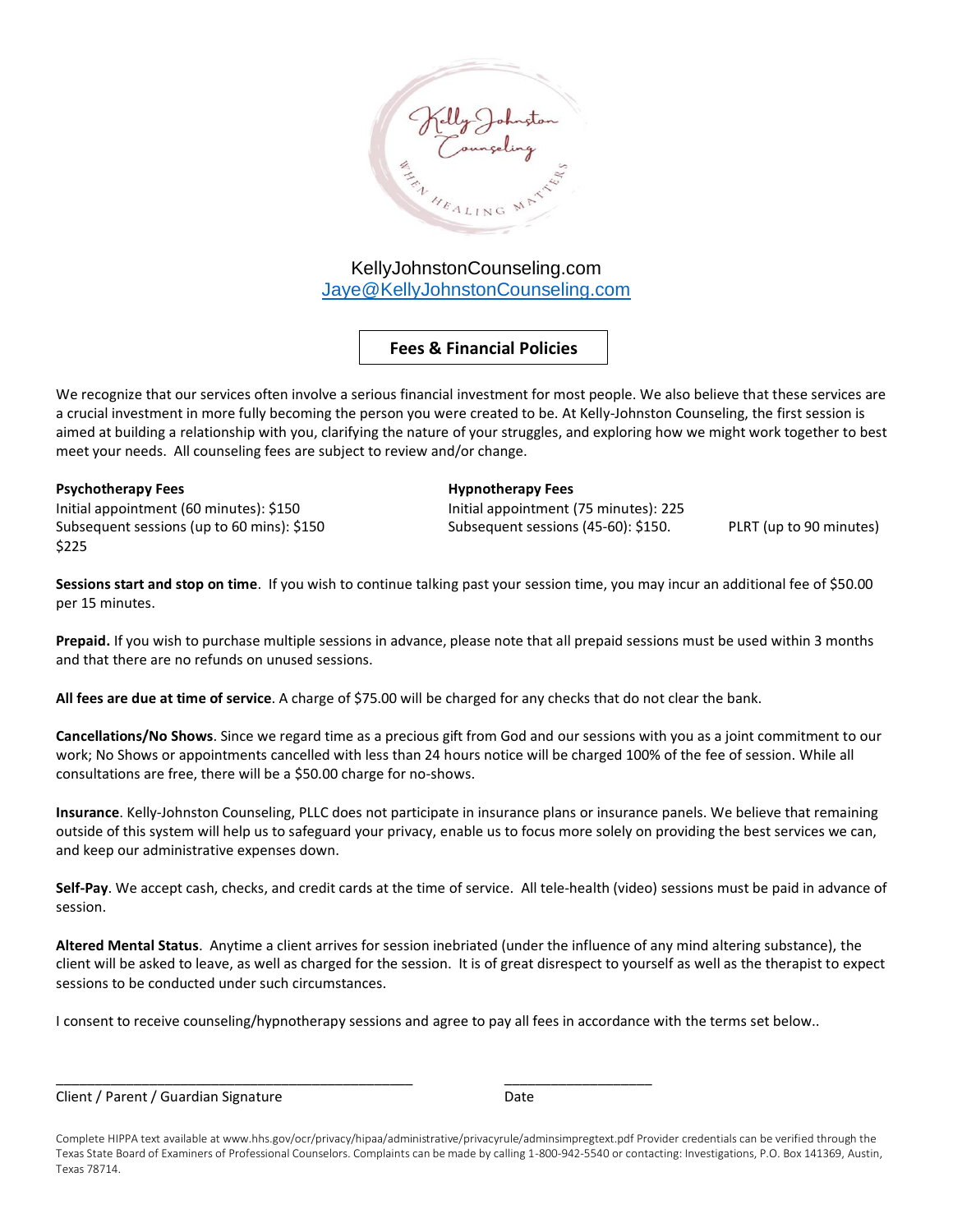

CREDIT CARD AUTHORIZATION FORM

All information will remain strictly confidential. Your credit card will be kept on file. Insurance companies require the copay at the time of service. Your credit card will be billed using a secure, HIPPA compliant software. "No-Shows" and cancellations under 24 hours will be billed for the session. Please review "No-Show" and "Cancellation" policies.

|                                                                |  |                         | City (State Zip Code: |
|----------------------------------------------------------------|--|-------------------------|-----------------------|
| Credit Card Type: Visa, MasterCard, Discover, American Express |  |                         |                       |
|                                                                |  | Expiration: Expiration: | Security Code:        |
|                                                                |  |                         |                       |

I authorize Kelly-Johnston Counseling, PLLC to charge the agreed amount to my credit card provided herein. I agree that I will pay for this purchase in accordance with the issuing bank cardholder agreement.

Cardholder – Sign and Date Below:

Signature: etc. and the state of the state of the state of the Date:  $\Box$  Date:  $\Box$